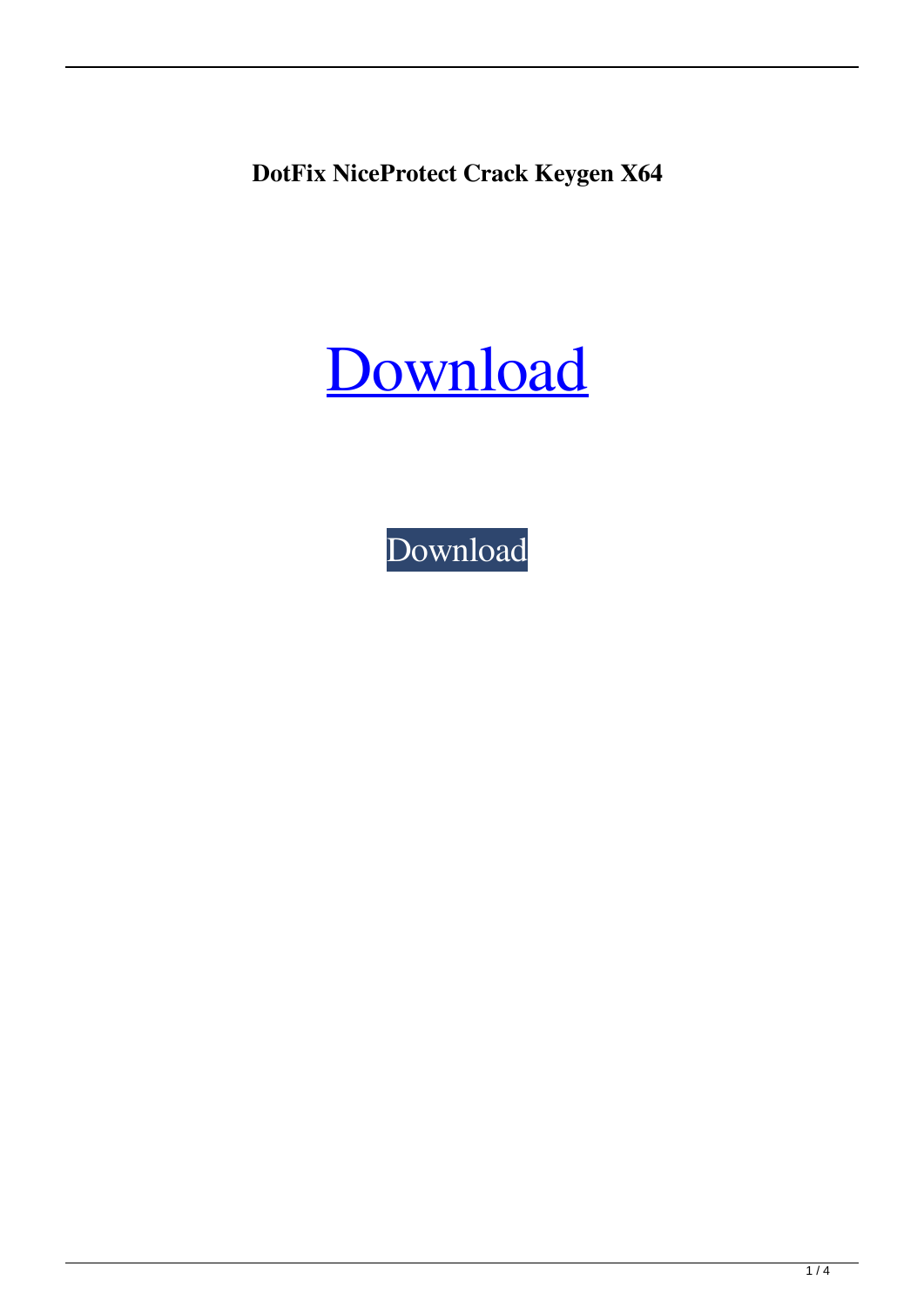## **DotFix NiceProtect Crack License Key Full Free**

DotFix NiceProtect Crack Mac is an advanced tool that can be used to add an extra layer of security to Windows applications to stop them from being reverse engineered and cracked. It works by wrapping and obfuscating the code of the target executable file (either EXE or SCR). It provides real time protection as well as user-friendly features. The application runs silently, without affecting the performance of the target program, while providing a custom message window that you can set to show up whenever a code analysis attempt is made. If the target executable file does not exist, it will still be analyzed to find out the name and version info. The name and version of the file as well as the type of the target application will be displayed in the custom message window. If it is an EXE file, it will display information about the size, MD5 checksum and the version. If the target application is a SCR file, it will display the name and the version. After analyzing the target application, the custom message window will show a preview of the obfuscated code of the target program. The obfuscation process can be enabled or disabled using the "Protect Options" button. The "Protect Methods" button will let you choose between one of the five obfuscation methods that can be used to protect the application. "Protect Title" will let you insert custom messages into the custom message window. "Protection Options" will let you set the number of layers for the protection of the application. Please note that the same code may be used to analyze several programs in a matter of seconds. When doing so, a new obfuscation method is applied for each executable file. The application will not affect the running of the program but will only display a custom message window. The main window will be displayed during the application of the protection method for the first time. DotFix NiceProtect is a free tool that can be used to make a target executable file virtually impossible to crack and reverse engineer. What is it: DotFix NiceProtect is an advanced tool that can be used to add an extra layer of security to Windows applications to stop them from being reverse engineered and cracked. It works by wrapping and obfuscating the code of the target executable file (either EXE or SCR). It provides real time protection as well as user-friendly features. The application runs silently, without affecting the performance of the target program, while providing a custom

### **DotFix NiceProtect Crack + Free Download**

The function crypto\_set\_key\_size allows you to change the size of the key associated with the given cryptographic algorithm, for example AES. The parameter alg identifies the algorithm to use. The key size is measured in bytes, with 256 being the maximum for all current algorithms. KEYMACRO Algorithm: AES KEYMACRO Key Size: 128/192/256 KEYMACRO Example: crypto\_set\_key\_size("aes", 128); Our Contributors about us ENSTA is the leading news source for information and perspectives on STEM education and research. support ENSTA is supported in part by grants from the Bill & Melinda Gates Foundation and from the Wellcome Trust (WT101957). subscribe subscribe to ENSTA support ENSTA is supported in part by grants from the Bill & Melinda Gates Foundation and from the Wellcome Trust (WT101957).Effects of cholesterol on ion permeation in the nicotinic acetylcholine receptor. Moderate alterations in the lipid content of the membrane may be expected to influence the function of ion channels. The functional effects of cholesterol on the acetylcholine receptor from Torpedo californica were investigated. Cholesterol reduced the peak currents in the single channel recording without having a significant effect on the single channel conductance, the open time, the closed time, and the reversal potential. The reduction in single channel conductance was due to an increase in channel block. The reduction in open probability was due to a decrease in channel availability. Cholesterol reduced the single channel conductance without changing the time course of the channel currents and without affecting the reversal potential. Cholesterol increased the blocking efficiency of the open channel as indicated by the reduction in the open probability in the presence of the competitive blocker d-tubocurarine. The effects of cholesterol on the open probability were reversible. Cholesterol did not significantly alter the channel conductance, the single channel conductance, the open time, the closed time, or the reversal potential.Dental caries incidence in the first year of life and its association with early infant feeding. To assess the incidence of and the influence of early feeding practices on dental caries in low-risk, rural Chinese children. A longitudinal, community-based, birth cohort study. A total of 930 singleton, full-term, liveborn children were followed from 81e310abbf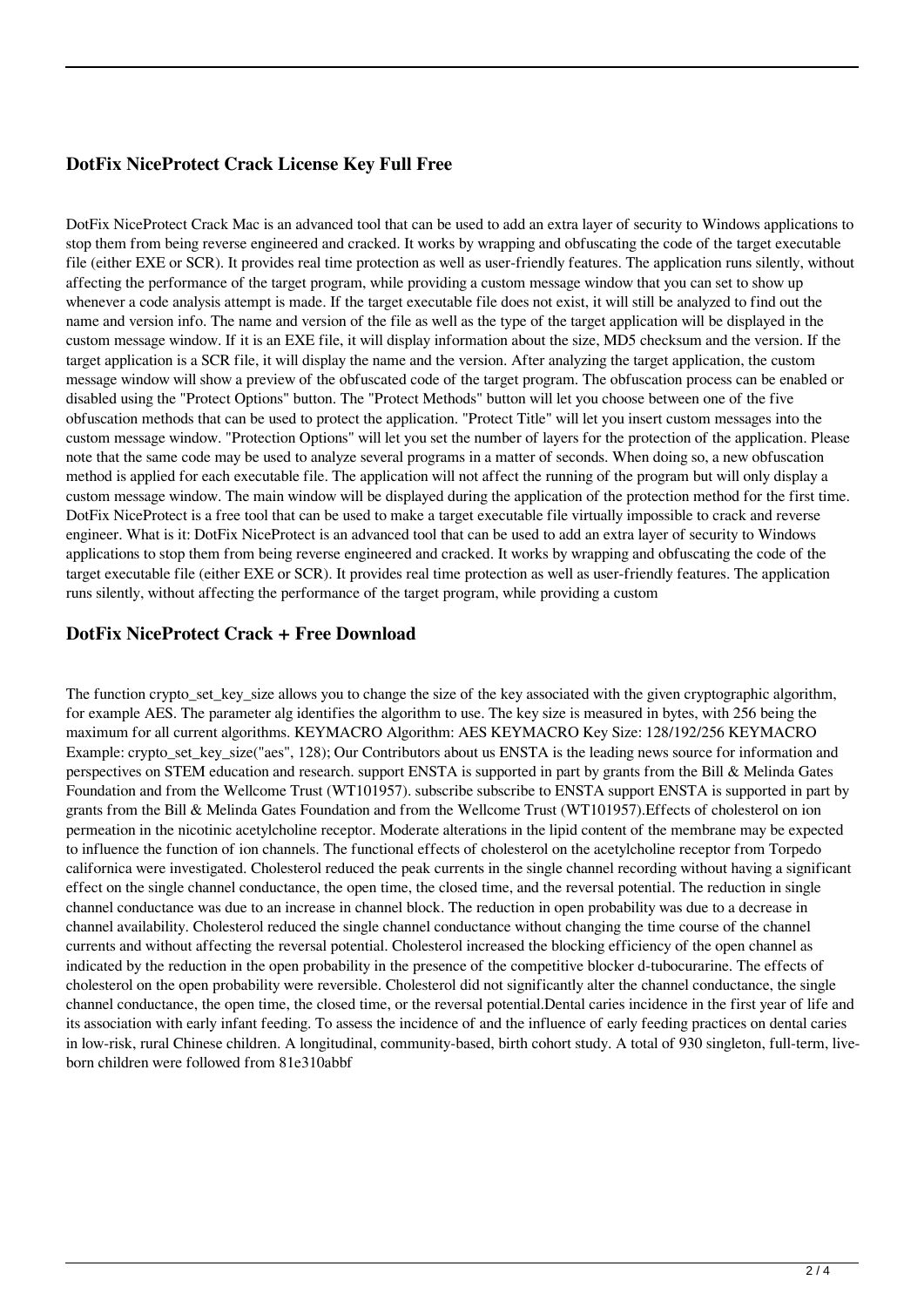### **DotFix NiceProtect**

In order to effectively deal with the massive amount of malware, we developed a unique concept - a clean and user-friendly interface on top of a highly efficient anti-malware engine. The efficiency of our engine enables to minimize the CPU consumption, while the clean and user-friendly interface makes malware analysis for everyday users fast and easy. In order to effectively deal with the massive amount of malware, we developed a unique concept - a clean and user-friendly interface on top of a highly efficient anti-malware engine. The efficiency of our engine enables to minimize the CPU consumption, while the clean and user-friendly interface makes malware analysis for everyday users fast and easy. DotFix in action DotFix is a unique application which provides advanced antivirus features on a clean, intuitive and user-friendly interface. It has been designed for people who are looking for a simple and efficient tool for malware prevention and removal without the need to install any additional software. Features: - Unique GUI design allows you to perform security operations using a simple, yet powerful, interface. - When you start using the application you will feel right at home. - No registry cleaners - everything is done automatically by the application. - Advanced malware removal engine - it removes malware and cleanup files in seconds. Virtualization: the malware is virtualized and run through anti-tracing engine. - Anti-tracing: blocks stack information and obtains and removes keyloggers. - It intercepts API calls and decodes.NET Framework. - Custom messages: displays a custom message if debugging is attempted. - Startup message: can be easily changed. - User-friendly settings: configurable dialogs, advanced protection, creation of custom profiles, etc. - Logging for every detection and removal process. - Advanced protection engine (PE Verifier / SysInternals PE Verifier) - User-friendly and customizable scanning. - Customizable behavior of the software. - More than 450,000+ users worldwide. A high-level API gives you full control over the DVD drive, so you can launch your own application using the drive's functions. Watch your own movies or burn and organize files on the DVD. DVD Browser (1.9 MB) The program is easy to install and to use: everything you need to do is just to press the button. High-level API (7.7 MB) The program provides access to the

#### **What's New In DotFix NiceProtect?**

No more concern about hacking software that is brought to you by the factory. Sometimes, the software's protection is inadequate, meaning that you can crack it, and have the source code which can be a key factor to the eventual infection. Now, you have an option to protect not only the file, but the application as well. DotFix NiceProtect allows you to add an extra layer of protection to your application, so it will be almost impossible to crack, and you will have an extra layer of assurance that your files are not open for the world to see. Security: As you probably know, the first thing hackers do is to look for ways to get the source code, so you can be sure that the file you use is safe, it was not tampered, and it will be undetectable to any other application or program. With DotFix NiceProtect, you will be able to encrypt your files, meaning that they will be extremely hard to crack. Protection: This program is available for Windows and Mac OS X. The platform doesn't matter, because it works in both. Key Features: • Protect files: To protect files, simply import the file you want to protect to the program. • Protect applications: If you want to protect applications, you will need to have some knowledge of programming. With this option, you will be able to protect them as well. • Encrypt: Using this method, you can encrypt your files, making it very hard to crack. This is the safest way to protect your files. • Information: This is an extra feature to allow you to get additional information about your files. • Versioning: This option is used to indicate if your application is protected, and which version is the latest. • Create and customize messages: You can create messages for specific events, such as: - New purchase - New purchase confirmation - New activation • Custom scripts: This option allows you to use a script instead of using the default message. • Password Protection: This option enables the password protection feature. • Preview: This option allows you to see the protection process in real time. • Increase protection methods: It will increase the protection methods. • Support files: The program will support the following files. - BIN - EXE - SCR • TrueCrypt: The program will be able to create TrueCrypt volumes for you. • Save options: This is the folder where you will save all your configurations. • Visual basic: This is the language you will be using to create your script. • Modules: This option allows you to create modules and open them by dragging them. Pros: • Easy to use • Very simple interface • Extremely useful • Can be used without programming knowledge • Works with BIN, EXE and SCR